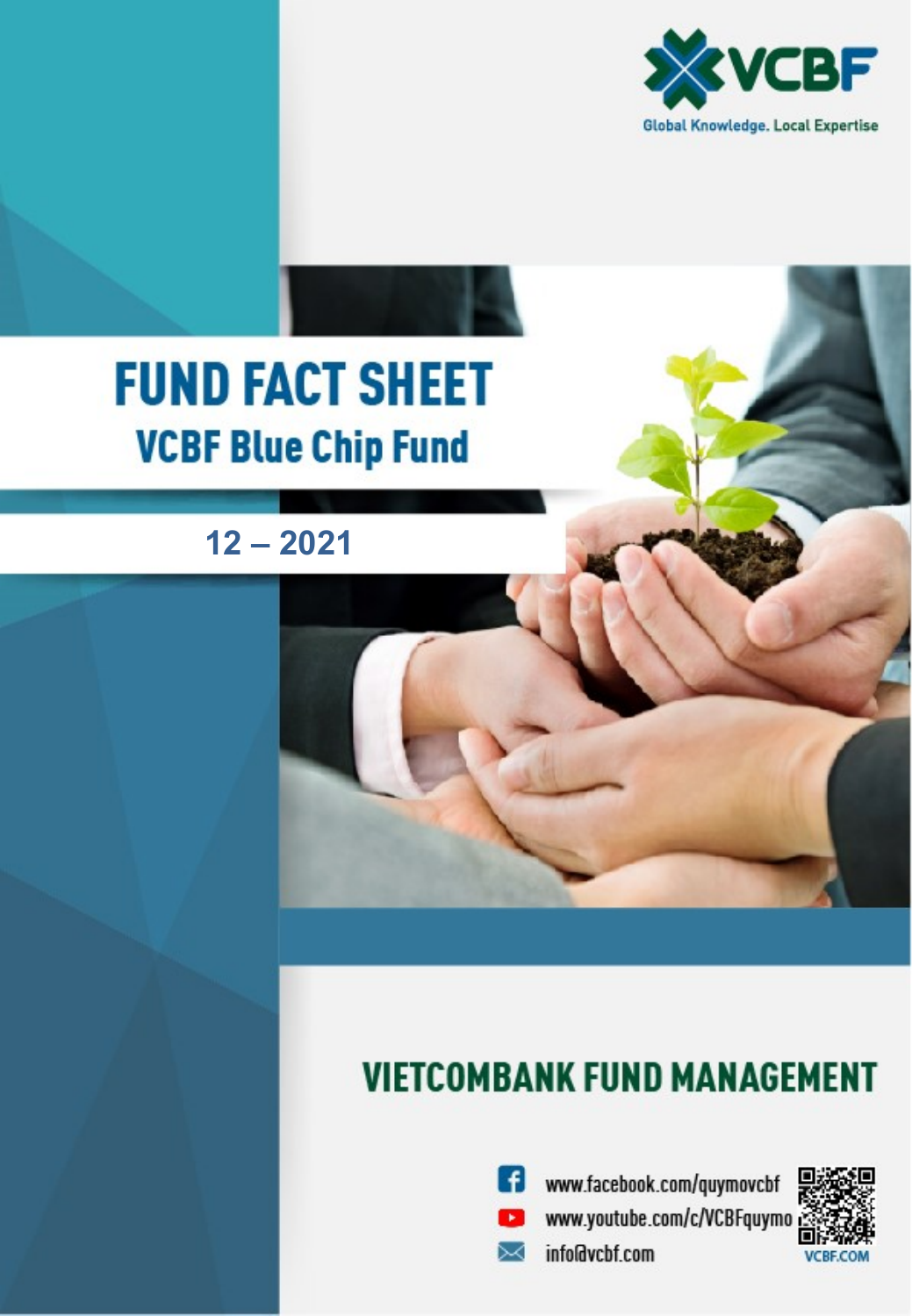## **VCBF BLUE CHIP FUND - BCF**

#### **Fund Description**

The investment objective of the Fund is primarily to provide medium to long term capital appreciation.

#### **Fund Data**

**Total Net Asset Value: VND 392,647,506,759 NAV per unit: VND 29,454.19 Inception: 22 August 2014 Trading day: Weekly on Wed Maximum subscription fees: 2% Management fee: 1.9%** 

#### **Fund Benchmark Return**

The benchmark of the fund is VN100 Index. VN100 Index means the index of 100 largest market capitalization and high liquidity stocks on the HSX.

#### **Fund Managers**

M.Fin. Nguyen Thi Hang Nga, CFA M.Fin. Duong Kim Anh

#### **Fund Strategy**

- The Fund will invest up to 100% of its Net Asset Value in listed equities with large market capitalization and good liquidity.
- The Fund will primarily invest in a diversified portfolio of stocks listed on the HSX and HNX which have a large market capitalization and are liquid. Stocks with large market capitalization are considered as those with market capitalization larger than the hundredth largest stock listed on the HSX.
- The Fund follows a blend of value and growth style of investing.
- The Fund will follow a bottom-up approach to selecting stocks for investment, focusing on the individual attributes of a company, and choosing companies across sectors.

| <b>Return (w/o subscription fees)</b> | <b>Fund</b> | <b>Benchmark</b> |
|---------------------------------------|-------------|------------------|
| Since inception (compound return)     | 15.8%       | 13.9%            |
| YTD                                   | <b>38%</b>  | 47.9%            |
| Benchmark of the fund is VN100 Index. |             |                  |